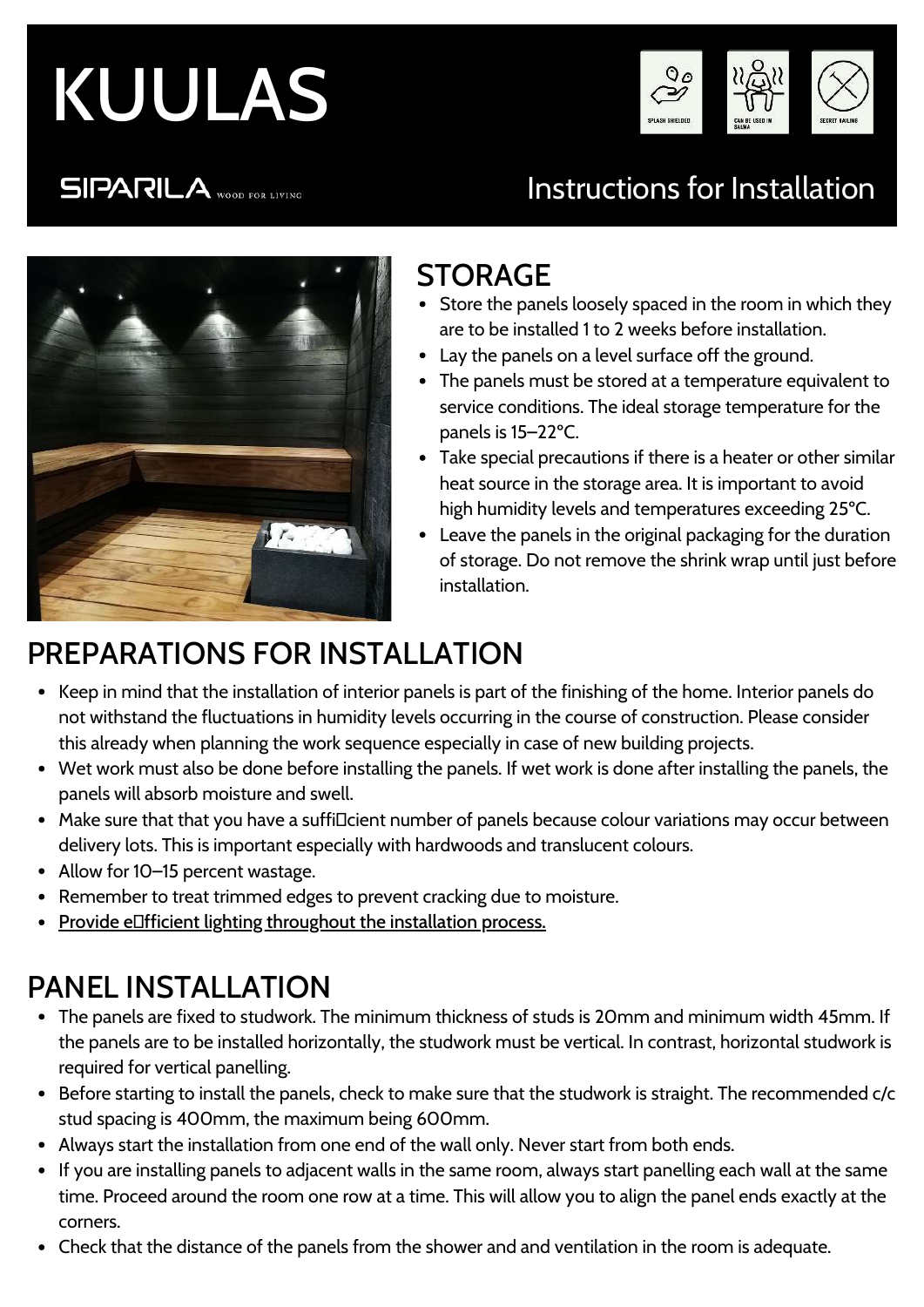



#### **SIPARILA** WOOD FOR LIVING

## Instructions for Installation

## CONCEALED FIXING

- Always start installing the panels from bottom up using concealed fixing to make it possible to fix the panels through the tongue. If the panels are installed horizontally, place the panel with the tongue pointing up.
- Fix the panels to the studwork through the tongue using a Dyckert nail or similar stiff nail or staples. Finishing nails are not suitable for fixing panels.
- It is advisable to use a compressed air nail gun for fixing the panels. The minimum nail length is three times the panel thickness. Adjust the nail penetration depth correctly. The nail may not protrude from the panel surface or sink too deep not to damage panel surface.
- Make sure that concealed-fixed panels are driven home. This ensures that the fixing marks will not show even when the panels dry.
- The panels must be fixed to each stud with two nails. To ensure secure fixing, drive the nails at an angle relative to each other.

#### ALIGNING THE BUTT-JOINT

- Use a saw to cut the ends of both boards at a 90 degree angle.
- Make sure that the saw blade is sharp to achieve a smooth cut without burr.
- If you wish, you can paint the cut panel surfaces.

#### BRICKWORK PATTERN

- With the brickwork pattern, the panel joints follow a regular pattern. First measure the length of the room to determine the panel size you should start with to be able to place the joints at regular intervals.
- Proceed with panelling while making sure that the joint of the panel being installed is midway relative to the panels in the lower row.
- As the brickwork pattern results in more wastage, you need to calculate the required number of panels with care.

#### CONTINUOUS PATTERN

- With the continuous pattern, you start with a full-sized panel. When you reach the end of the row, cut the panel and use the cut piece to start the next row of panels.
- With the continuous pattern, the joints will be positioned randomly.

## PLEASE NOTE!

- Make sure that the panelling proceeds in a straight line. Carry out regular checks using an alignment wire or laser. Especially with tongued end panels, a gap is created in the end joint if the panelling deviates from a straight line.
- If the sides of the area to be panelled differ in width, a maximum gap of 1 mm per panel may be left in the panels to compensate for the difference. Do not leave a gap greater than this, otherwise the nail heads will be exposed when the panels dry. Make an exact determination of the difference between the extremes (millimetres). If necessary, consult a professional installer!